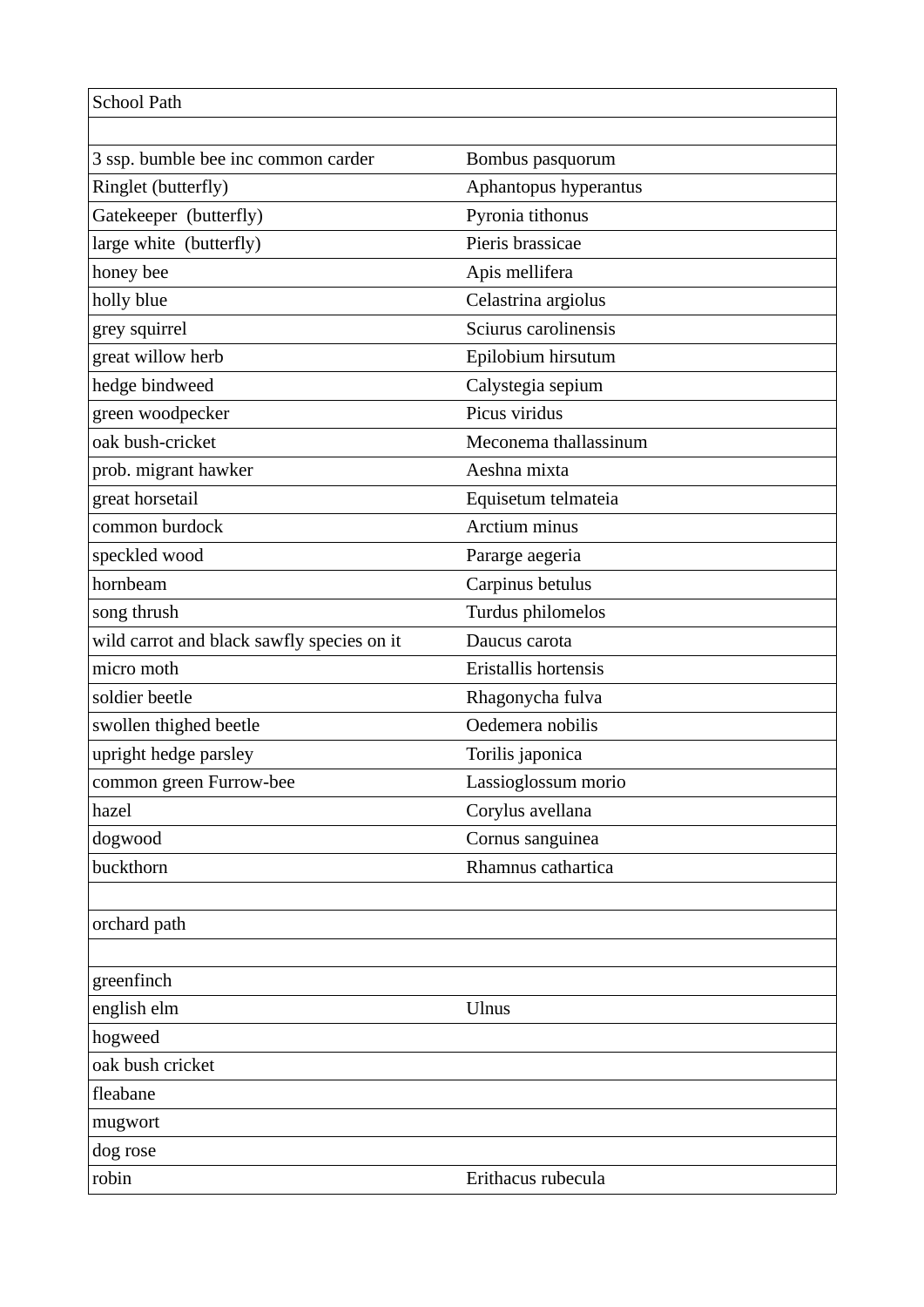| Tump slope and tump                         |
|---------------------------------------------|
| azure damselfly                             |
| ragwort                                     |
| cinnabar moth caterpillar                   |
| tachynid fly                                |
| burnet moth case                            |
| meadow brown                                |
| 7 spot ladybird                             |
| tall melilot                                |
| buzzard                                     |
| black-tailed skimmer                        |
| long-winged conehead (sound)                |
| meadow grasshopper                          |
| 6-spot burnet                               |
| bullfinch (call)                            |
| cuckoo bee of red-tailed                    |
| Andrena dorsatum                            |
| black knapweed                              |
| small skipper                               |
| red-tailed bumble bee                       |
| agrimony                                    |
| meadow vetchling                            |
| rosell's bush cricket                       |
| jay                                         |
| sitochroa palealis micromoth on wild carrot |
| peacock                                     |
|                                             |
| Tump to lake                                |
| Peacock                                     |
|                                             |
| Webb's Meadow                               |
| Tufted vetch                                |
| common crow garlic                          |
| gatekeeper                                  |
|                                             |
| Webb's wood                                 |
| Lemon balm                                  |
|                                             |